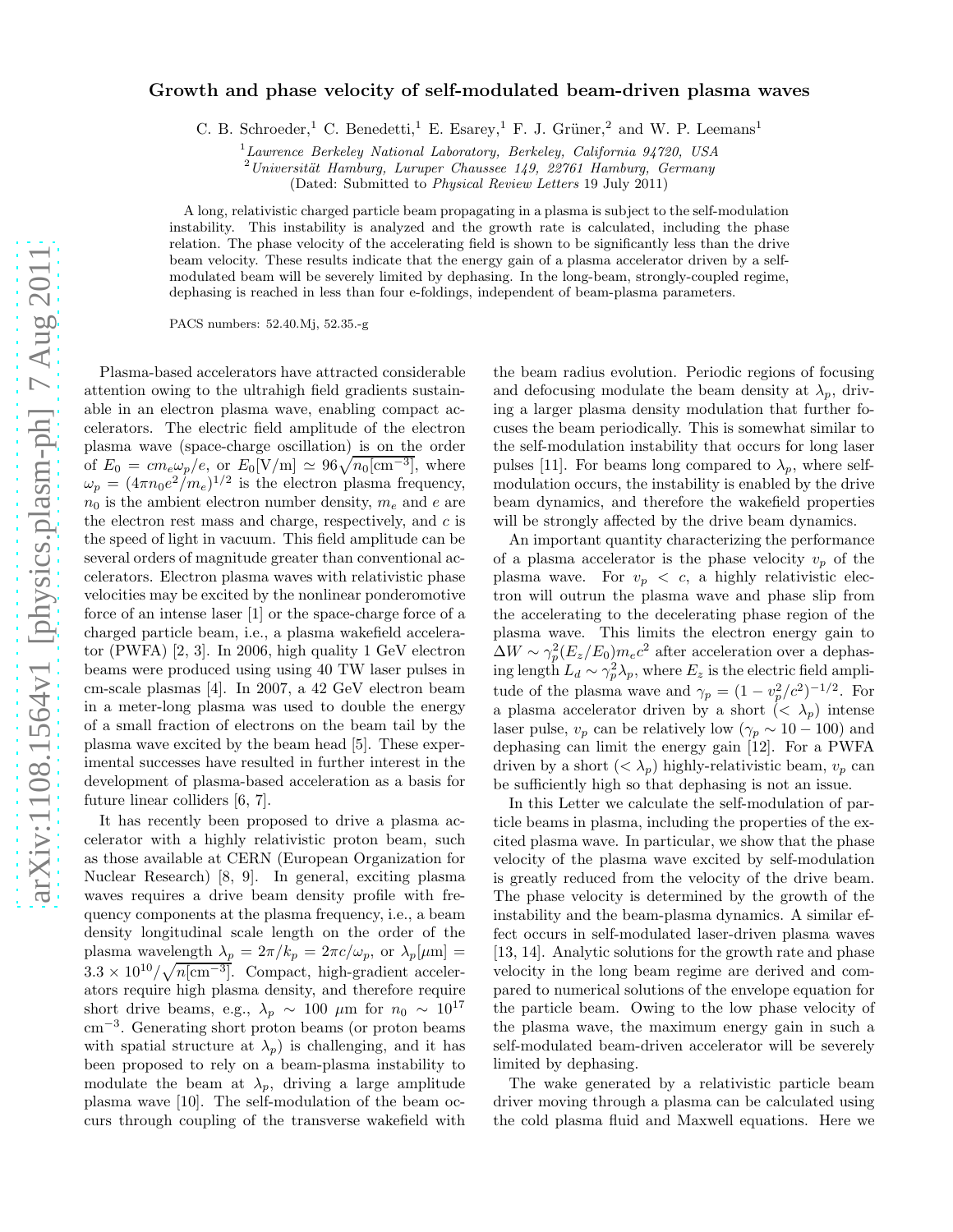consider a drive beam consisting of particles with charge  $\mp e$  and mass  $M_b$ . In the linear wake regime, the normalized density perturbation  $\delta n/n_0 = (n - n_0)/n_0 < 1$ driven by a beam with density  $n_b < n_0$  is

$$
\left(\partial_{\zeta}^{2} + k_{p}^{2}\right)\delta n/n_{0} = \mp k_{p}^{2}n_{b}/n_{0},\tag{1}
$$

where the  $\mp$  corresponds to a negatively/positively charged particle beam. A highly relativistic beam is assumed with Lorentz factor  $\gamma = (1 - \beta_b^2)^{-1/2} \gg 1$ , and the quasi-static approximation is taken such that the plasma fluid quantities are functions of the co-moving variable  $\zeta = z - \beta_b t$ . The beam-driven longitudinal electric field  $E_z$  and transverse fields  $E_r$  and  $B_\theta$  are [15]

$$
\left(\nabla_{\perp}^2 - k_p^2\right) E_z / E_0 = -k_p \partial_\zeta \delta n / n_0,\tag{2}
$$

$$
\left(\nabla_{\perp}^2 - k_p^2\right)(E_r - B_\theta)/E_0 = -k_p \partial_r \delta n/n_0. \tag{3}
$$

The transverse beam-driven wakefield Eq. (3) is coupled to the envelope equation for the beam [16]

$$
\frac{d^2R}{dz^2} - \frac{\epsilon_n^2}{4\gamma^2 R^3} = \mp \frac{1}{\gamma R} \frac{m_e}{M_b} \left\langle k_p r \left( E_r - B_\theta \right) / E_0 \right\rangle, \quad (4)
$$

where  $R = \langle r^2 \rangle^{1/2}$  is the rms beam size,  $\epsilon_n$  =  $\gamma[\langle r^2 \rangle \langle (dr/dz)^2 \rangle - \langle rdr/dz \rangle^2]^{1/2}/2$  is the normalized transverse emittance in cylindrical geometry, and the brackets indicate an average over the transverse beam distribution.

For simplicity, in the following we consider a beam with a flat-top radial profile,  $n_b = [n_{b0}r_{b0}^2/r_b^2]f(\zeta)\Theta(r - r_b)$ , where f is the normalized longitudinal profile,  $\Theta$  is the Heaviside function,  $r_b(\zeta, z)$  is the beam radius, and  $r_{b0} =$  $r_b(\zeta, z = 0)$  is the initial beam radius. For a flat-top radial profile, Eqs. (1) and (3) have the solution

$$
(E_r - B_\theta)/E_0 = \pm (n_{b0}/n_0)k_p^2 r_{b0}^2 I_1(k_p r)
$$
  
 
$$
\times \int_{\infty}^{\zeta} d\zeta' \sin[k_p(\zeta - \zeta')] f(\zeta') K_1(k_p r_b(\zeta'))/r_b(\zeta'), \quad (5)
$$

for  $r \leq r_b$ , assuming the initial radius  $r_{b0}$  is independent of  $\zeta$ . Here  $I_m$  and  $K_m$  are the modified Bessel functions. Using Eqs. (4) and (5), the envelope equation for the beam radius  $r_b(\zeta, z) = \sqrt{2}R$  at any slice  $\zeta$  is

$$
\frac{d^2r_b}{dz^2} - \frac{\epsilon_n^2}{\gamma^2 r_b^3} = -\frac{4k_b^2 r_{b0}^2 I_2(k_p r_b)}{\gamma r_b}
$$

$$
\times \int_{\infty}^{\zeta} d\zeta' \sin[k_p(\zeta - \zeta')] f(\zeta') K_1(k_p r_b(\zeta'))/r_b(\zeta'), \quad (6)
$$

where  $k_b^2 = 4\pi n_{b0}e^2/M_b$  is plasma wavenumber of the beam. Equation (6) describes the coupled beam evolution and wakefield excitation.

Consider a long beam compared to the plasma wavelength, where the variation in the longitudinal profile may be neglected  $f(\zeta) \simeq 1$ , propagating in a plasma

with a perturbation at the plasma wavelength. In the following we will decompose the plasma and beam quantities such that  $Q = Q_0 + Q_1$ , where the '0' subscripts indicate the long beam solution and the '1' subscripts indicate the perturbation. The initial perturbation or instability seed may be due to excitation of a plasma wave from the head of the beam, fluctuations in the beam or plasma, or from a plasma wave externally excited (e.g., by a short-pulse laser). Using Eqs.  $(1)-(4)$ , the unperturbed long beam solution is  $(\delta n)_0 = -n_b$ ,  $(E_z)_0 = 0$ ,  $(E_r - B_\theta)_0 = \pm E_0 (n_{b0}/n_0) k_p r_0 K_1 (k_p r_0) I_1 (k_p r) (r_{b0}/r_0)^2$ for  $r \leq r_0$ , and the beam radius evolves as

$$
\frac{d^2r_0}{dz^2} - \frac{\epsilon_n^2}{\gamma^2 r_0^3} + \frac{4k_b^2 r_{b0}^2}{\gamma k_p r_0^2} K_1(k_p r_0) I_2(k_p r_0) = 0.
$$
 (7)

We will assume that the beam is initially in the long beam equilibrium  $r_{b0} = r_0 = r_{\text{eq}}$ , such that  $d^2r_0/dz^2 = 0$ , and  $r_{\text{eq}}$  is given by  $\epsilon_n^2 k_p = 4\gamma \dot{k}_b^2 r_{\text{eq}}^3 K_1(k_p r_{\text{eq}}) I_2(k_p r_{\text{eq}})$ . For a narrow beam,  $k_p r_{\rm eq} \ll 1$ , the equilibrium beam radius is  $r_{\text{eq}} = [2\epsilon_n^2 / k_b^2 \gamma]^{1/4}.$ 

Assuming a small perturbation about this equilibrium,  $r_b = r_0 + r_1$  with  $|r_1/r_0| \ll 1$ , and expanding Eq. (6) yields the evolution of the beam radius perturbation

$$
\left(\frac{d^2}{d\hat{z}^2} + 4\kappa^2\right) r_1 = 2\nu \int_{\infty}^{\zeta} d\hat{\zeta}' \sin(\hat{\zeta} - \hat{\zeta}') r_1(\hat{\zeta}'), \qquad (8)
$$

with the constants

$$
\kappa^2 = 2K_1(k_p r_0) \left[ 4 \frac{I_2(k_p r_0)}{k_p r_0} + I_3(k_p r_0) \right],\tag{9}
$$

and  $\nu = 4I_2(k_p r_0)K_2(k_p r_0)$ , and the normalized variables  $\hat{\zeta} = k_p \zeta$  and  $\hat{z} = k_b z/(2\gamma)^{1/2}$ . In the limit of a narrow beam  $k_p r_0 \ll 1$ ,  $\nu \simeq 1 - (k_p r_0)^2/6$ , and  $\kappa^2 \simeq$  $1 + (k_p r_0)^2 [C_\gamma - 1/4 + \ln(k_p r_0/2)]/2$ , where  $C_\gamma \simeq 0.577$  is the Euler-Mascheroni constant. Equation (8) may be analyzed in several regimes. The most relevant regime for plasma accelerators based on self-modulated drive beams is the strongly-coupled (or long-beam, early-time) regime valid for  $\hat{\zeta} \gg \hat{z}$ .

Applying the linear plasma wave operator to Eq. (8) yields

$$
(\partial_{\hat{\zeta}}^2 + 1)(\partial_{\hat{z}}^2 + 4\kappa^2)r_1 = 2\nu r_1.
$$
 (10)

Consider a slowly varying envelope, such that  $r_1$  =  $\hat{r} \exp(ik_p \zeta)/2 + \text{c.c.}$  with  $|\partial_{\zeta} \hat{r}| \ll |k_p \hat{r}|$ , and assume the strongly-coupled regime where the growth length of the instability is short compared to  $\gamma^{1/2} k_b^{-1}$ , such that  $|\partial_{\hat{z}}\hat{r}| \gg 2\kappa |\hat{r}|$ . In this regime Eq. (10) becomes

$$
\left(\partial_{\hat{\zeta}}\partial_{\hat{z}}^2 + i\nu\right)\hat{r} = 0,\tag{11}
$$

which describes the evolution of the slowly varying amplitude of the beam radius perturbation and may be solved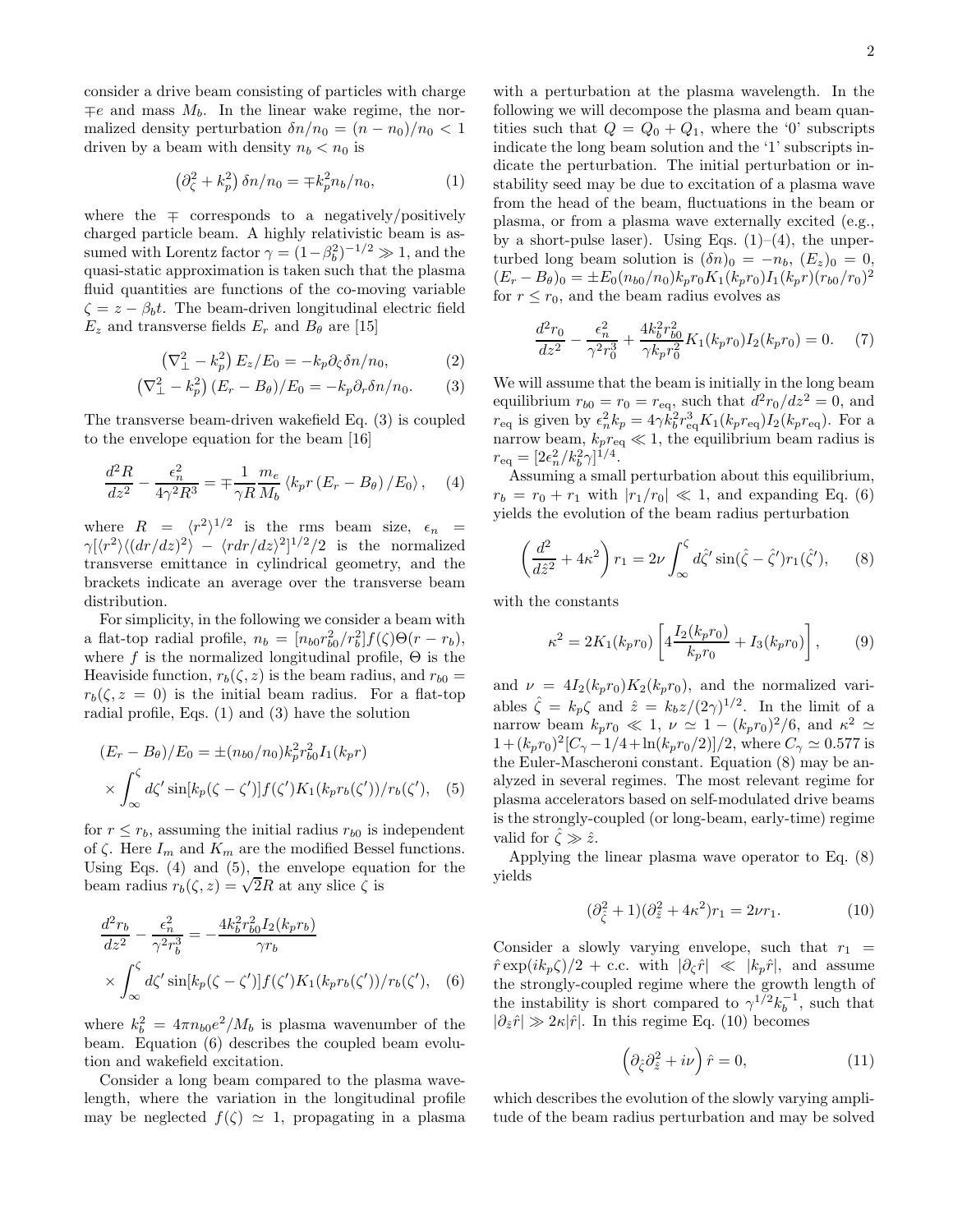

FIG. 1. (Color online) Beam radius modulation  $r_b/r_0$  vs  $k_p\zeta$ with beam-plasma parameters  $n_b/n_0 = 0.008$ ,  $\gamma = 107$ , and  $k_p r_0 = 1$  (and  $r_{b0} = r_0 = r_{eq}$ ), obtained from numerical solution of Eq. (6), at  $k_p z = 8000$  (red curve) and  $k_p z =$ 9500 (blue curve). Dashed curves are the envelope of the asymptotic linear solution Eq. (13).

using standard Laplace transform techniques. With the initial conditions  $\hat{r}(z,\zeta=0) = \delta r \Theta(z)$ ,  $\hat{r}(z=0,\zeta) = \delta r$ , and  $\partial_z \hat{r}(z=0,\zeta) = 0$ , the solution to Eq. (11) can be expressed as

$$
\hat{r}/\delta r = \sum_{n=0}^{\infty} \frac{(i\nu|\hat{\zeta}|\hat{z}^2)^n}{n!(2n)!} = {}_0F_2\left(\frac{1}{2}, 1\right); i\nu|\hat{\zeta}|\hat{z}^2/4\right), \tag{12}
$$

where  $_qF_p$  is the generalized hypergeometric function. The solution to Eq. (11) may also be evaluated asymptotically and has the form

$$
r_1 = \delta r \frac{3^{1/4}}{(8\pi)^{1/2}} N^{-1/2} e^N \cos \left( k_p \zeta + N/\sqrt{3} - \pi/12 \right),\tag{13}
$$

where the number of e-foldings is

$$
N = \frac{3^{3/2}}{4} \left( \nu \frac{n_b m_e}{n_0 M_b \gamma} k_p^3 |\zeta| z^2 \right)^{1/3}.
$$
 (14)

Note that growth Eq. (14) [and the beam envelope equation, Eq. (6)] differ from that found in Ref. [10].

Figure 1 shows the beam radius modulation  $r_b/r_0$  =  $1 + r_1$  versus  $k_p \zeta$ , after propagating  $k_p z = 8000$  (red curve) and  $k_p z = 9500$  (blue curve), obtained from numerical solution of Eq. (6) for a beam initially in equilibrium  $r_{b0} = r_0 = r_{eq}$  with beam-plasma parameters  $n_b/n_0 = 0.008, \gamma = 107, \text{ and } k_p r_0 = 1.$  The dashed curves are the envelope of the linear asymptotic solution Eq. (13). Figure 1 shows the growth versus distance behind the head of the beam (at  $k_p \zeta = 0$ ) and versus propagation distance. Also shown is the shift in phase of the modulation versus propagation distance, resulting in a reduced phase velocity, as discussed below.

The above solution Eq. (12) assumed  $|k_p\hat{r}| \gg |\partial_{\zeta}\hat{r}|$ , or  $1\gg |k_p^{-1}(\partial_\zeta N)|.$  This condition may be expressed as

$$
1 \gg \frac{3^{3/2}}{2^6} \left(\frac{k_b^2}{k_p^2} \frac{\nu}{\gamma}\right) \left(\frac{z}{|\zeta|}\right)^2, \tag{15}
$$

or  $\hat{\zeta} \gg \hat{z}$ , which will be satisfied for long beams sufficiently early in the beam propagation. It was also assumed that  $|\partial_{\hat{z}}\hat{r}| \gg 2\kappa |\hat{r}|$ , which is satisfied provided Eq. (15) is satisfied. The above analysis is also based on linear theory, and nonlinear effects (i.e., when  $r_1 \sim r_0$  or  $E_z \sim E_0$ ) may saturate the instability.

The beam radius perturbation  $r_1 = \hat{r} \exp(ik_p \zeta)/2 +$ c.c. modulates beam density  $n_b \simeq n_b(r_0)(1 - 2r_1/r_0)$ . This beam density modulation drives a modulation in the electron plasma density  $\hat{n} \exp(ik_p \zeta)/2 + \text{c.c.}$ , via Eq. (1), i.e.,  $\partial_{\zeta}\hat{n} \simeq \mp ik_p n_b(r_0)\hat{r}/r_0$ . The plasma density modulation drives the accelerating wakefield  $E_z/E_0 =$  $\hat{E}_z \exp(ik_p\zeta)/2 + \text{c.c.}, \text{ via Eq. (2), i.e., } (\nabla^2_{\perp} - k_p^2)\partial_{\zeta}\hat{E}_z =$  $\mp k_p^3[n_b(r_0)/n_0]\hat{r}/r_0$ . For the same initial conditions as above, the series solution for the accelerating wakefield in the long-beam regime is

$$
\hat{E}_z = \mp H_R(r, r_0) \frac{n_{b0}}{n_0} \frac{\delta r}{r_0} |\hat{\zeta}| \sum_{n=0}^{\infty} \frac{(i\nu |\hat{\zeta}| \hat{z}^2)^n}{(n+1)!(2n)!},
$$
(16)

and the sum may be expressed as the hypergeometric function  ${}_0F_2$  (; {1/2, 2}; iv  $|\hat{\zeta}|\hat{z}^2/4$ ). Here  $H_R(r,r_0) = 1$  $k_p r_0 K_1(k_p r_0) I_0(k_p r)$  for  $r \le r_0$  and  $k_p r_0 I_1(k_p r_0) K_0(k_p r)$ for  $r > r_0$ . In the asymptotic limit,  $E_z/E_z(z=0) \simeq$  $3^{7/4} (32\pi)^{-1/2} N^{-3/2} \exp(N) \cos(\psi)$ , where the number of e-foldings of growth of the accelerating wake is given by Eq. (14) and the phase is

$$
\psi = k_p \zeta - \frac{\pi}{4} + \frac{3}{4} \left( \nu \frac{k_b^2 k_p}{\gamma} |\zeta| z^2 \right)^{1/3}.
$$
 (17)

The phase velocity of the accelerating wake is given by  $\beta_p = -\partial_t \psi / \partial_z \psi = \partial_c \psi / (\partial_c + \partial_z) \psi \simeq 1 - \partial_z \psi / \partial_c \psi$ . In this regime, i.e., satisfying Eq. (15),  $\beta_p \simeq 1 - k_p^{-1} \partial_z \psi$ . Using the phase Eq. (17), the phase velocity is  $\beta_p =$  $1 - (2/3^{3/2}) (N/k_p z)$ . The phase velocity of the selfmodulated beam-driven wakefield is less than the beam velocity  $\beta_b \simeq 1$ , varies along the beam  $\zeta$  and during propagation z. Asymptotically, the Lorentz factor of the phase velocity is

$$
\gamma_p = \left(\frac{\gamma n_0 M_b}{\nu n_{b0} m_e} \frac{z}{|\zeta|}\right)^{1/6} \tag{18}
$$

in the strongly-coupled, long-beam regime. Note that, behind the modulated beam the phase velocity is given by Eq. (18) with  $|\zeta| = L_b$ , where  $L_b$  is the bunch length.

Figure 2 shows the normalized Lorentz factor of the phase velocity of the accelerating wakefield  $\gamma_p[\nu(k_b/k_p)^2|\hat{\zeta}|/\gamma]^{-1/4}$  versus normalized propagation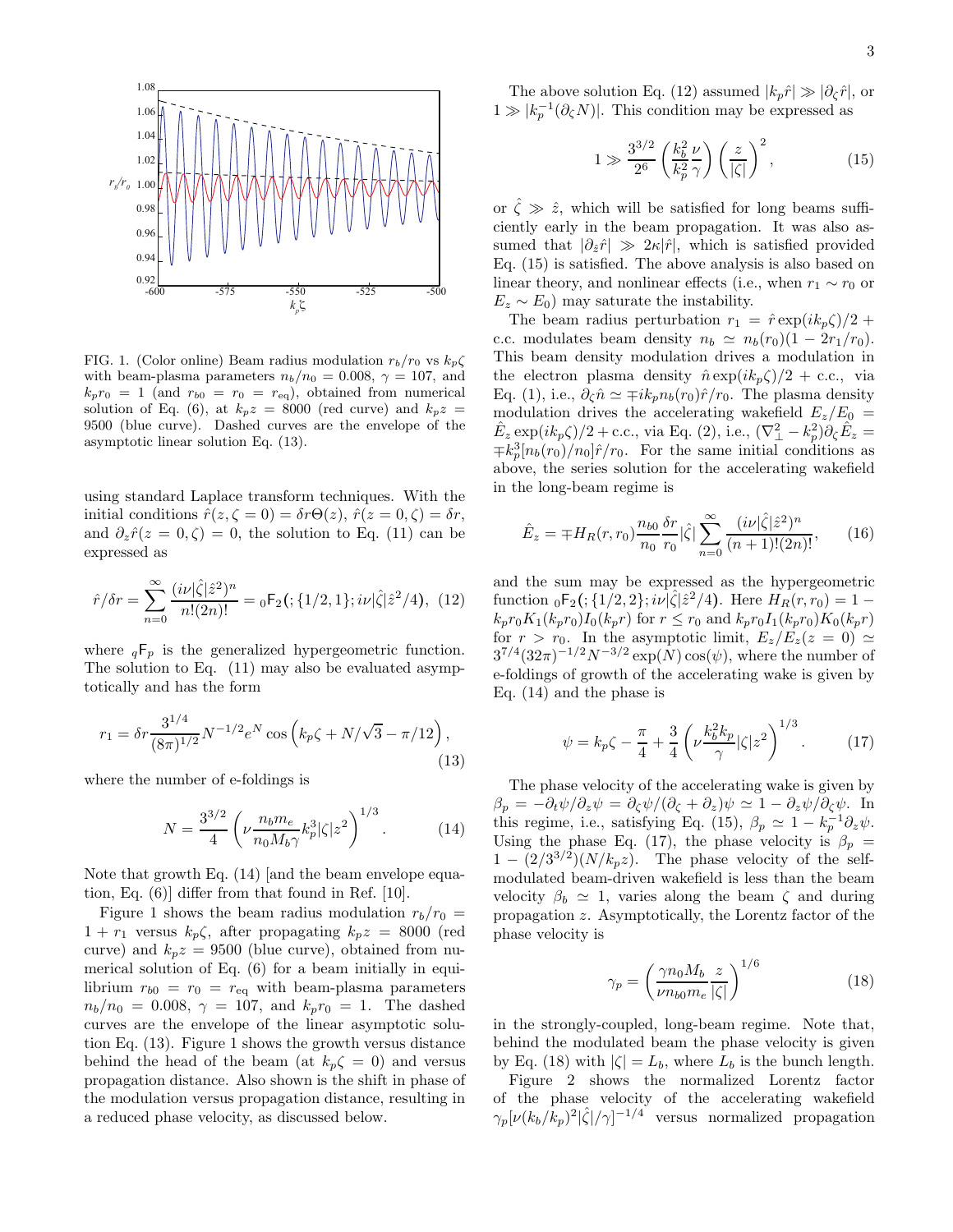

FIG. 2. (Color online) Normalized phase velocity of accelerating wakefield  $\gamma_p[\nu(k_b/k_p)^2|\hat{\zeta}|/\gamma]^{-1/4}$  vs. normalized propagation distance  $(\nu|\hat{\zeta}|)^{1/2}\hat{z}$  in the long-beam regime: solid (black) curve is the series solution Eq. (16), dashed (red) curve is the asymptotic solution Eq. (18), and (blue) dots are from the numerical solution of the envelope equation Eq. (6).

distance  $(\nu|\hat{\zeta}|)^{1/2}$ The solid curve in Fig. 2 is obtained from the series solution Eq. (16),  $\beta_p$  =  $1 - k_p^{-1} \partial_z \left[ \arctan(\Im \hat{E}_z / \Re \hat{E}_z) \right]$ , the dashed curve is the asymptotic solution Eq. (18), and the dots are from the numerical solution (with the parameters  $\gamma = 107$ ,  $n_{b0}/n_0 = 0.008, k_p r_0 = 1$ , and  $k_p L_b = 600$  of the envelope equation Eq. (6). Figure 2 indicates that there is a minimum phase velocity. The minimum phase velocity can be estimated by using the series solution Eq. (16). The minimum phase velocity occurs at  $(\nu|\hat{\zeta}|)^{1/2}\hat{z} \simeq 1.72$ , with

$$
\gamma_{\min} \simeq 1.06 \left( \frac{\gamma n_0 M_b}{\nu n_{b0} m_e k_p |\zeta|} \right)^{1/4}.
$$
 (19)

As shown in Fig. 2, after reaching  $\gamma_{\rm min}$ , the phase velocity grows slowly as the beam propagates  $\gamma_p \propto z^{1/6}$ [cf. Eq. (18)]. For example, consider a wake driven by a 100 GeV proton beam ( $\gamma = 107$ ), with  $r_0 =$ 180  $\mu$ m,  $L_b = 10$  cm, and  $10^{11}$  particles. Operating at  $n_0 = 10^{15}$  cm<sup>-3</sup>, corresponds to  $n_{b0}/n_0 = 0.008$ ,  $E_0 = 3 \text{ GV/m}, k_p r_0 = 1.0, k_p L_b = 600, \text{ and } \nu = 0.88.$ For this example,  $\gamma_{\rm min} \simeq 15$  behind the drive beam after  $z \approx 8.5$  cm (i.e.,  $\approx 500 \lambda_p$ ) of propagation.

With the phase velocity of the self-modulated wake determined, the dephasing length may be calculated. For a linear wake, the dephasing length is the propagation distance required for an ultra-relativistic particle  $\beta_b \simeq 1$  to slip  $\lambda_p/4$  (or a wake phase of  $\pi/2$ ) with respect to the plasma wave. Assuming the phase velocity is well-approximated by the asymptotic solution in the strongly-coupled regime Eq. (18), the dephasing length is  $L_d = (2\pi/3)^{3/2} (\nu k_b^2 k_p |\zeta_i| / \gamma)^{-1/2}$ . Including the early

time response via Eq. (16), the dephasing length is

$$
L_d \simeq 4.9 \left(\nu k_b^2 k_p |\zeta_i| / \gamma\right)^{-1/2},\tag{20}
$$

where  $\zeta_i$  is the injection position of the witness bunch (e.g., initially at a peak of the accelerating field). For a witness bunch injected behind the drive beam,  $\zeta_i = L_b$ . This reduced dephasing length will greatly limit the energy gain of a witness electron beam trailing the drive bunch. For example the number of e-foldings of the selfmodulational instability that have occurred at the dephasing length Eq. (20) is  $N(z = L_d, \zeta_i) \approx 3.8$ . Note that the number of e-foldings at a dephasing length  $N(z = L_d)$ is independent of injection location and the beam-plasma parameters. Improved efficiency may be possible by tapering the plasma density, i.e., increasing the background plasma density to reduce the plasma wavelength, thereby increasing the phase velocity [17], although variation of the density may affect the instability growth. Alternatively the accelerator may use a staged approach, where a long plasma region self-modulates the drive beam, followed by a second stage where a witness bunch would be injected following the modulated drive beam. Such a twostaged approach could potentially be limited by the hose (or transverse two-stream) instability [18], which grows in the long beam limit with a comparable growth rate  $\sim N$ . This implies that to drive large amplitude accelerating fields via the self-modulational instability without hosing requires strongly seeding the instability. One possibility is to use a beam with a fast rise in the current profile [10]. Another possibility to seed the modulation is via an intense short-pulse laser.

The long-beam, early-time regime described above will be valid for  $\hat{z} \ll \zeta$ . After sufficiently long propagation distances, or for sufficiently short beams, the instability may enter a weakly-coupled regime where the instability growth length is long compared to  $\gamma^{1/2}/k_b$ . The instability will transition to the weakly-coupled regime after a propagation distance approximately  $\hat{z} \sim \hat{\zeta}$ , or, using Eq. (14), after approximately  $N \sim k_p \zeta$ . For long beams  $k_p \zeta \gg 1$ , nonlinear effects will typically appear before the instability enters the weakly-coupled regime.

In this Letter we have calculated the beam selfmodulation instability growth rate, in the long-beam regime, including the phase dependence. The phase velocity of the accelerating wakefield was calculated and shown to be significantly less than the drive beam velocity. The dephasing length was calculated, and, in the strongly-coupled regime, a witness beam will reach dephasing in less than four e-foldings, independent of beamplasma parameters. This indicates that the energy gain in a plasma accelerator driven by a self-modulated PWFA will be limited by dephasing.

This work was supported by the Director, Office of Science, Office of High Energy Physics, of the U.S. Department of Energy under Contract No. DE-AC02- 05CH11231.